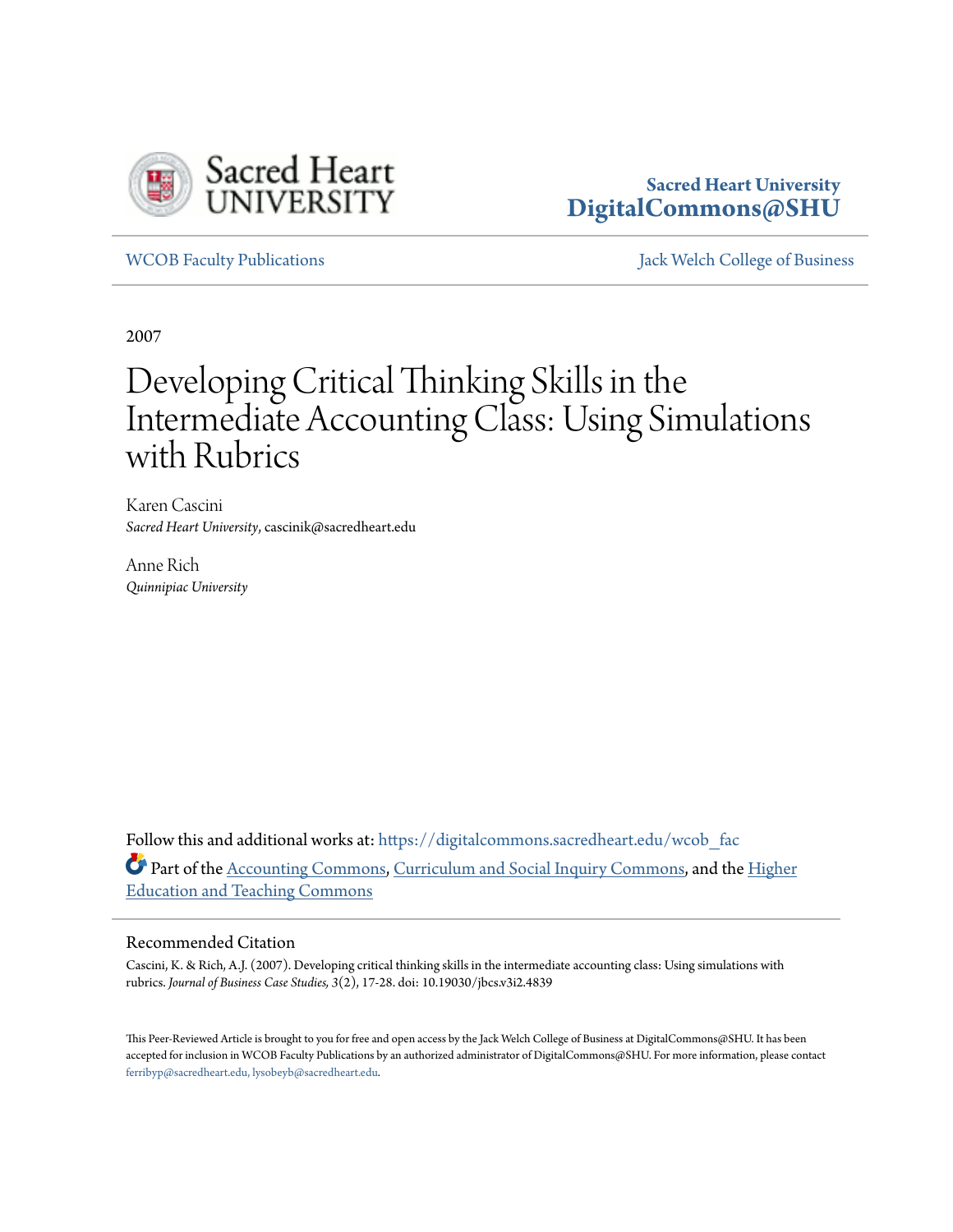# Developing Critical Thinking Skills In The Intermediate Accounting Class: Using Simulations With Rubrics

Karen T. Cascini, (E-mail: cascinik@scredheart.edu), Sacred Heart University Anne J. Rich, (E-mail: Anne.Rich@quinnipiac.edu), Quinnipiac University

# **ABSTRACT**

*A challenge of paramount importance facing college professors today is the development of students' capacity for critical thinking skills. While this has long been an area of focused activity for educators, since the early 1980s in particular, it has become clear that critical thinking skills are essential to the ability of our students to compete globally. As teachers and professors at all levels have begun to focus greater attention on ways to develop critical thinking skills, we see the same trend reflected within the accounting profession. Research by Kealy (2005), Bonk (1998), Wolcott (1997), Kimmel (1995), and Doney (1993) demonstrates this interest among accounting faculty for students at both introductory and advanced levels. This paper defines critical thinking and explores tools that currently exist to develop the critical thinking skills of accounting students. Two particular tools, simulations and rubrics, are examined closely. This paper reports the results of a research study designed to assess the usefulness of rubrics, when combined with a simulation exercise, in an intermediate accounting class and its direct relationship to critical thinking skills related to performing analyses. While the use of the rubric did not appear to make a difference in the ability of students to perform complex analyses and draw conclusions in simulation exercise, the results of this research study highlight the need for accounting educators to continue to explore ways to develop strategies for improving students' critical thinking skills.*

# **DEFINING CRITICAL THINKING**

criven and Paul (2005) describe critical thinking as having two components: A set of information and belief generating and processing skills as well as the habit based on intellectual commitment of using those skills to guide retention of behavior. The authors believe that critical thinking is more than just acquiring information or rote memorization. They define critical thinking as a "mode of thinking about any subject, content or problem in which the "thinker improves the quality of his or her thinking by skillfully taking charge of the structures inherent in thinking and imposing intellectual standards upon them". Experts in this area agree that critical thinkers are able to ask key questions, gather information, assess relevant information and think open-mindedly.  $\oslash$ 

According to Peter Facione (2004) critical thinking includes:

- 1. Interpretation to comprehend and express the meaning or significance of a wide variety of experience, situations, data, events, judgments, convention, beliefs, rules, procedures or criteria.
- 2. Analysis-to identify the intended and actual inferential relationships among statements, questions, concepts, descriptions or other forms of representation intended to express belief, judgment, experiences, reasons, information or opinions.
- 3. Evaluation-to assess the credibility of statements or other representations which are accounts or descriptions of a person's perceptions, experience, situation, judgment, belief, or opinion; and to assess the logical strength of the actual or intended inferential relationships among statements, descriptions, questions or other forms of representation (comparing the strengths and weaknesses of alternative interpretations).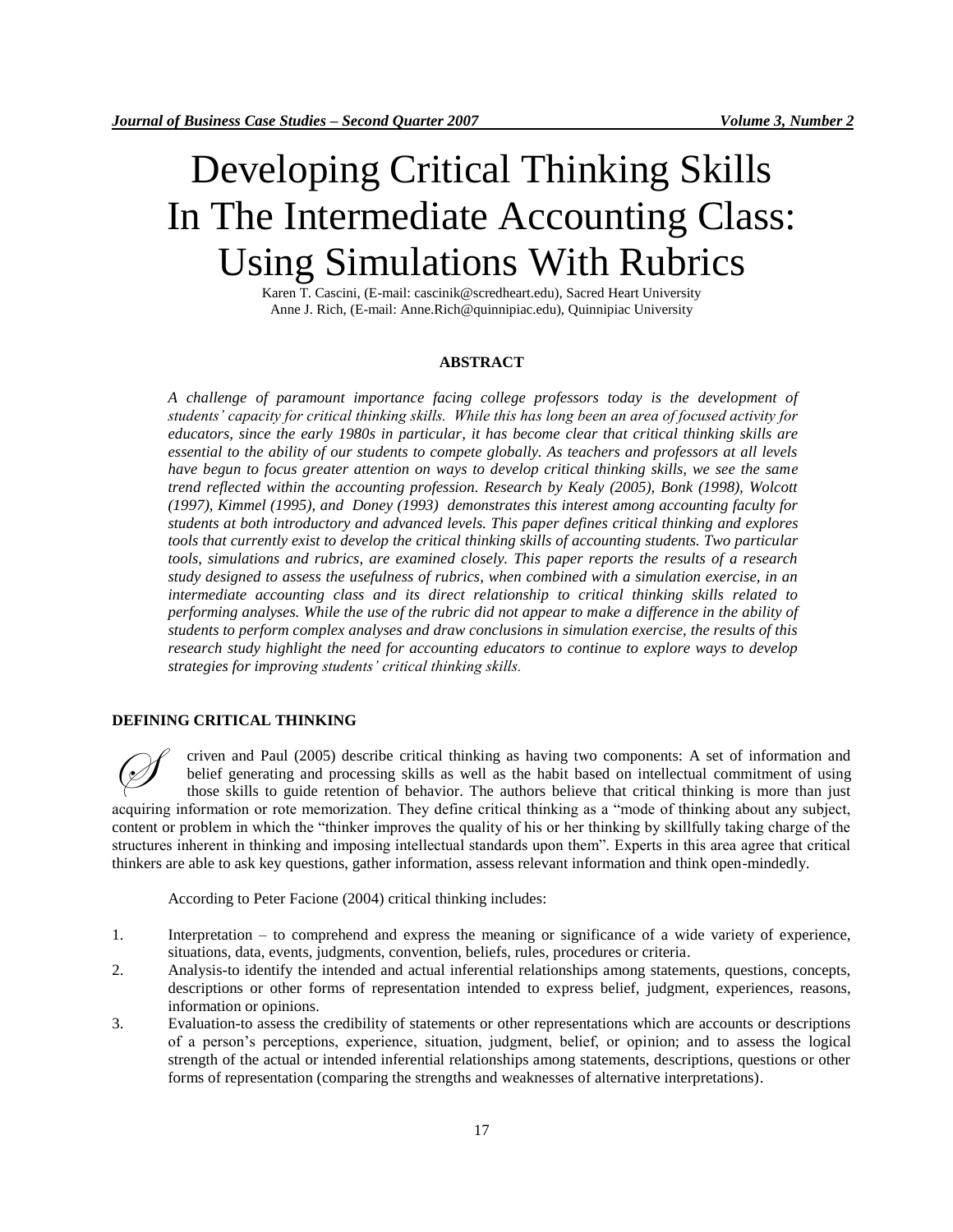- 4. Inference- to identify and secure elements needed to draw reasonable conclusions; to form conjectures and hypotheses; to consider relevant information and deduce the consequences flowing from data, statements, principles, evidence, judgments, beliefs, opinions, concepts, descriptions, questions or other forms of representations when faced with a problem developing a set of options to address it.
- 5. Explanation- being able to state the results of one's reasoning; to justify the reasoning in terms of evidential, conceptual, methodological, criteriological, and contextual considerations upon which one's results are based. Explain what one thinks and how one arrived at the judgment.
- 6. Self-regulation- meta-cognition raises thinking to another level looks back at all the dimensions of critical thinking and double-checks itself. One can monitor and correct an inference one has drawn. Involves selfexamination and self-correction.

Experts also agree that critical thinkers are self-directed, self-disciplined, self-monitored and self-corrective thinkers. Baril et al (1998) provides us with a review of the many studies relating critical thinking to accounting during the 1987 – 1999 period. As with other professions, it is clear that the accounting profession uses the term critical thinking to refer to a broad set of competencies and skills including both cognitive and non-cognitive attributes, attitudes and behaviors. Reinstein (1997) and Riordan (1992) are among many academicians and practitioners to emphasize that if students are to be successful in the accounting profession, critical thinking skills must be developed in the classroom. The importance of such skills is reflected in the CPA examination. This exam tests the candidates' critical thinking skills by incorporating questions requiring them to perform analyses and reach conclusions. While the subject of critical thinking has been studied for the last two decades, there is still need for further examination. Burnett (2003) provides the result of a recent survey of practitioners who rated critical thinking as one of four necessary professional skills for accountants. The author states, "now, more than ever, it is imperative that changes be made for accounting education to survive."

How can accounting faculty help students improve their critical thinking skills? Faculty must create a learning environment that starts with a strong foundation of basic skills and knowledge and then moves on to more complex challenging situations. According to the National Education Association, "The rational powers of any person are developed gradually and continuously as and when he used them successfully. There is no evidence that they can be developed in any other way. They do not emerge quickly or without effort" (Riordan, 1992). Thus, we can understand why a variety of methods have been introduced in the college curriculum to develop critical thinking skills for our students.

Two tools that have gained popularity in the accounting classroom are cases and simulations. For many accounting topics, cases are now available from textbook publishers and business organizations. For example, the accounting firm of Deloitte provides their Trueblood cases, and the American Accounting Association regularly publishes cases in Issues in Accounting Education. Also, the Financial Accounting Standards Board has "Cases in Recognition and Measurement" as a resource for faculty. In addition, the American Institute of Certified Public Accountants regularly publish their professor-practitioner cases. Friedian (1995) showed the use of cases along with an interactive learning environment emphasizing that critical thinking skills has a significant positive effect on students' perceptions. In addition, courses that use this teaching method are more likely to produce students who possess qualities consistent with those needed in the accounting profession.

Business simulations have also been developed for classroom use. For the Principles of Accounting course, Springer and Borthick (2004) describe their simulation's goal of shifting students away from well-structured end- of chapter problems to a situation with a high degree of uncertainty. Their research shows the importance of using simulations to develop higher order thinking skills.

Intermediate accounting texts have responded to the need to expose students to more critical-thinking, challenging situations. For example, one popular intermediate accounting text, Keiso, Weygandt, and Warfield's eleventh edition Intermediate Accounting, includes simulations to help students develop an understanding of the numbers.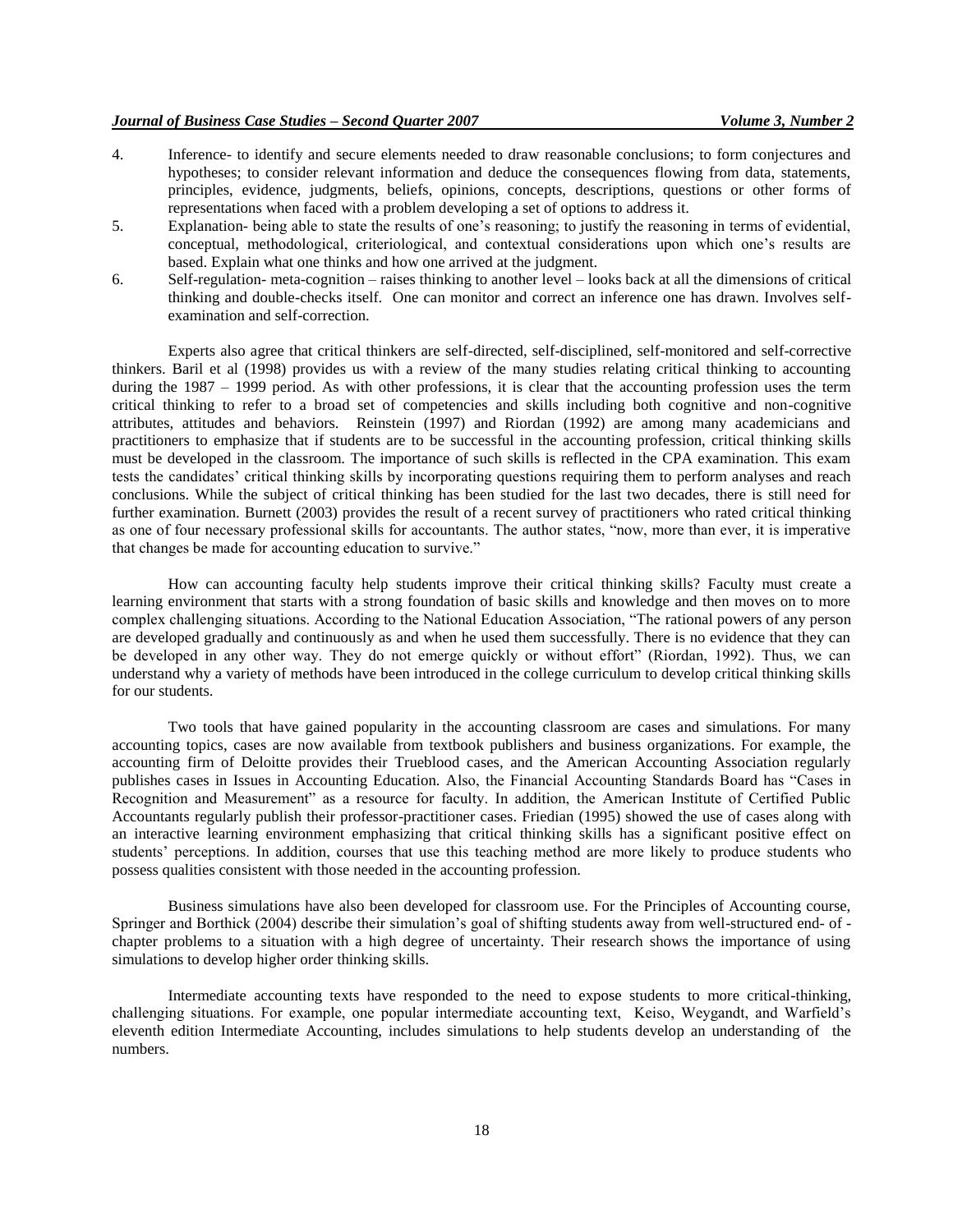# *Journal of Business Case Studies – Second Quarter 2007 Volume 3, Number 2*

However, in assigning simulation, students often express their concern that they do not know where to begin an assignment that requires analyses and conclusions. Cases and simulations sometimes have stated learning objectives to help, but often provide little guidance on where to start and how to complete the assignment. Rubrics have been developed to assist students in developing a more extensive solution to an unstructured problem. A rubric is a tool that identifies criteria that serve as guidelines for evaluators in rating student performance on the assessment activity and conveys the evidence that will be used to evaluate the competency. Ammons and Mills (2005) demonstrated the effectiveness of providing rubrics in an integrative business course. They found that rubrics could convey to students what constitutes quality performance. Wiggens offers some guidelines on distinguishing students who seem to have a deep understanding from those who do not. If shared with students prior to grading, rubrics can then serve to clarify expectations and can enhance communication in the classroom about linkages between teaching, learning, and assessment.

### **RESEARCH DESIGN**

This is a study of the effectiveness of rubrics to improve critical thinking by accounting majors in the intermediate accounting class. Faculty employed at two private universities in the northeast developed the assignments and assessments. Both institutions offer a business major and an accounting major within their respective schools of business. Overall, the universities have similar class sizes and teaching orientations.

During the Fall 2005 semester, two faculty teaching the first intermediate financial accounting course required students to complete two in-class homework assignments having to do with the preparation of the cash flow statement and a graded assignment.

Four intermediate accounting classes participated in this study, two classes in each university. Past research by the authors indicated that the students were very homogeneous. Table 1 shows the average SAT scores for students at each university. Most of the students were full-time students who fell within the traditional age group. However, there were some part-time students who were over the age of 24. Most of the students were accounting majors.

|                              | University #1 | University #2 |
|------------------------------|---------------|---------------|
| <b>SAT</b><br>scores: Verbal | 490           | $54^\circ$    |
| SAT<br>' scores: Math        | 550<br>⊿ںر    | ٢Ο.           |

#### **Table 1 SAT Scores By University**

There were a total of 72 students in the study. Two classes were selected to receive the rubric, while two classes were not. All students were assigned the same reading and were assigned the same in-class exercises and homework assignments related to the topic of cash flow. Table 2 shows the number of students in each of the four classes:

# **Table 2 Number Of Students Participating In The Study**

| Class                  | University #1 | University #2 | <b>Total students</b> |
|------------------------|---------------|---------------|-----------------------|
| Received rubric        |               |               |                       |
| Did not receive rubric |               | ∸             |                       |
| Total students         |               | ر. ر          |                       |

The first homework assignment involved the preparation of a cash flow statement. The second assignment built on the first and required some analyses and conclusions. The reading included a discussion of several ratios that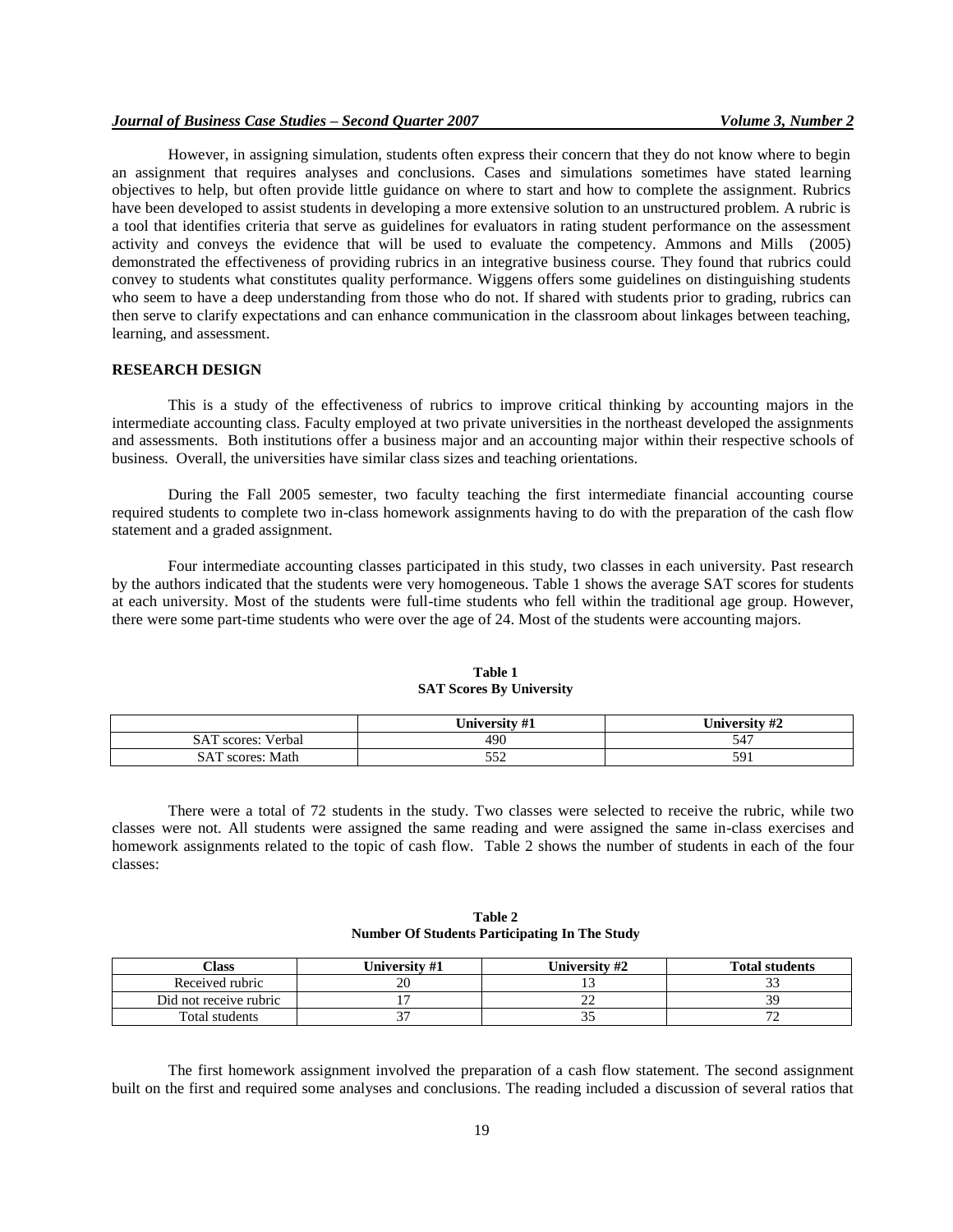students might employ in drawing conclusions about the liquidity and financial flexibility of a particular company. Students were also asked to complete an end-of-chapter simulation. A third assignment was a graded simulation exercise designed to further increase the students' analytical skills. This third assignment required students, once again, to prepare a cash flow statement from the data presented. However, it also required the student to calculate specific ratios and draw conclusions about the liquidity and financial flexibility of the company. All students completed the homework assignment. The solutions to all three assignments were given to the students. A rubric was developed for each assignment and these are included in the appendix. The rubrics were given to students in two of the four sections to guide them in answering the assignments. Students were asked to self-grade their solutions based on the rubric's guidelines.

Students were informed that there would be an examination covering the subject of the cash flow statement among other topics. They were informed that the test would include analyses and conclusions concerning the liquidity and financial flexibility of the company. The examination questions included three parts as follows: (1) Preparation of the cash flow statement (2) Analyses and conclusions on the liquidity of the company and (3) Analyses and conclusions on the solvency of the company. All students were then given the same exam question. The exam question was in the same format as the graded homework and contained the same requirements. The examination question is found in the appendix.

Our research hypotheses relating to the effectiveness of the rubric were as follows:

- 1. Students who previously were given a rubric will perform better on technical aspects of the preparation of the cash flow statement than those who were not given a rubric
- 2. Students who previously were given a rubric will perform better on the analysis and conclusions relating liquidity questions than those who were not previously given a rubric.
- 3. Students who previously were given a rubric will perform better on the analysis and conclusions relating to financial flexibility questions than those who were not previously given a rubric.

In order to grade the students' responses, a grading grid was established. A total of 100 points was assigned to the preparation of the cash flow statement. Table 3 reveals the seven-point scale that was developed to assess the critical thinking skills of the student in responding to the analysis and conclusion requirement. Both instructors reviewed the scoring together to assure consistency of interpretation of the grid.

**Table 3 Grading Of Liquidity And Flexibility Analysis Questions**

| <b>Level of Skill</b>                                                                           | <b>Score</b> |
|-------------------------------------------------------------------------------------------------|--------------|
| Did not answer or gave wrong answer                                                             |              |
| Defined concept (liquidity or flexibility)                                                      |              |
| Provided some ratio or analysis to support explanation but not most relevant ratio              |              |
| Drew correct conclusions based on some analysis but not most relevant ratio                     |              |
| Provided the most appropriate or relevant ratio                                                 |              |
| Provided some calculation of the relevant ratio – but made some error in analysis or conclusion |              |
| Drew correct conclusion based on correct calculation of the most relevant ratio                 |              |

The results: The overall test results are shown in Table 4.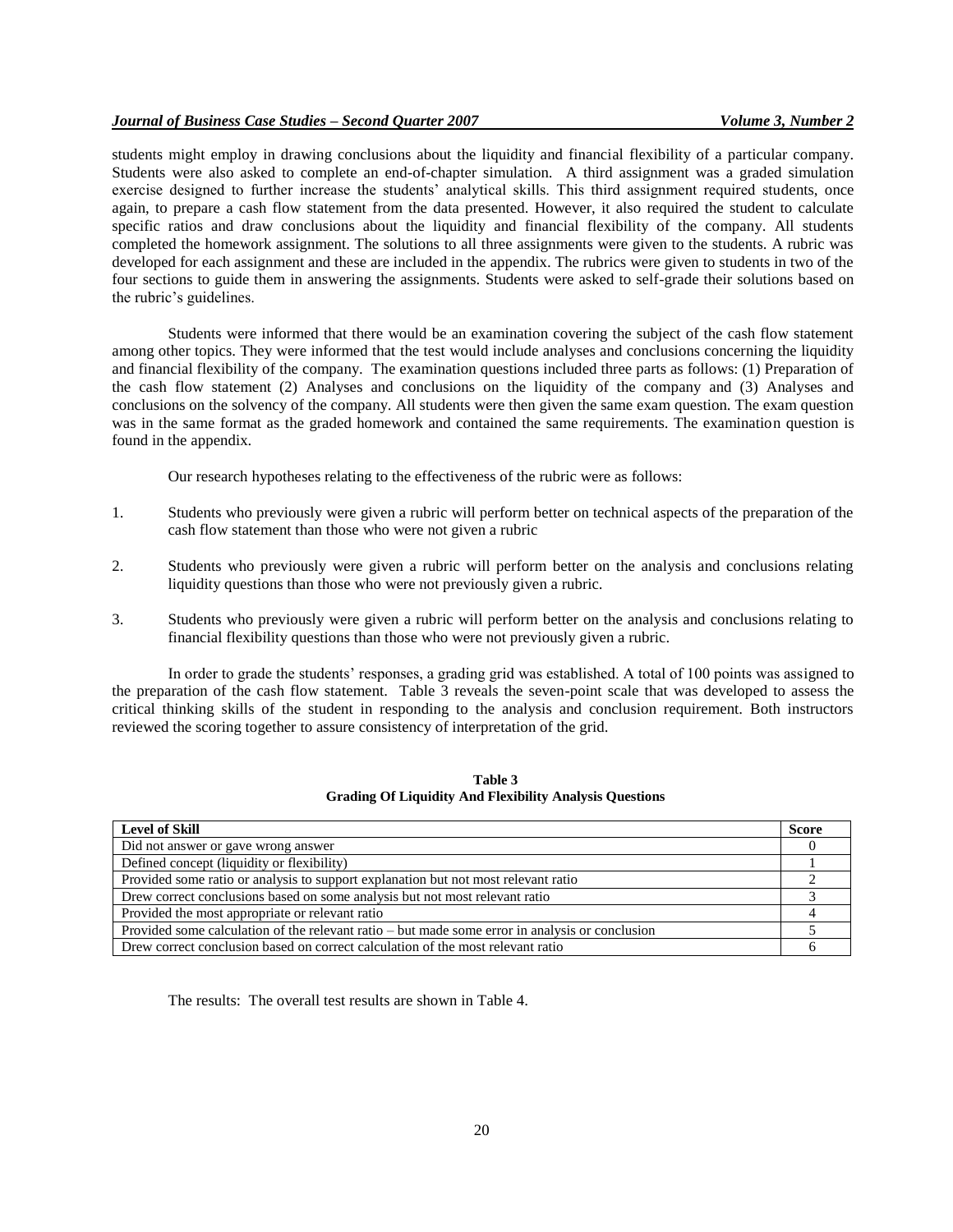| Universitv | <b>Number of students</b> | Average grade on<br>technical question | Average grade on<br>liquidity analysis | Average grade on<br>flexibility analysis |  |
|------------|---------------------------|----------------------------------------|----------------------------------------|------------------------------------------|--|
|            |                           | 80                                     | 3.38                                   | .62                                      |  |
|            |                           | 88                                     | 4.66                                   |                                          |  |

**Table 4 Overall Test Results**

**Table 5 Test Results By Treatment**

| Treatment              | Number of students | Average grade on<br>technical question | Average grade on<br>liquidity analysis | Average grade on<br>flexibility analysis |  |
|------------------------|--------------------|----------------------------------------|----------------------------------------|------------------------------------------|--|
| Did not receive rubric | າາ                 | 82.6                                   | 3.97                                   | 2.73                                     |  |
| Received rubric        | 39                 | 84.6                                   | 4.03                                   | 3.03                                     |  |

Students at university 2 performed somewhat better on the technical preparation of the cash flow statement (the average was 88% compared to an average of 80%). In addition, it appears that students at university #2 performed somewhat better on the liquidity and significantly better on the flexibility analysis questions. However, these differences cannot be attributed to the rubric. The data was further analyzed to see if the means were representative of the data. Tables 6, 7 and 8 show the distribution of the grades on the liquidity and financial flexibility analysis questions. From Table 7 we can determine that a third of the students (24 out of 72) were not able to receive a score greater than 3. However, while the treatment did not seem to impact the score, it does appear that students from university #2 did better than students from university #1. Similar results are seen in Tables 9, 10 and 11 in reviewing the scores for the financial flexibility analysis. Fifty-five percent of all students answering could not score above 3. However, students from university 2 performed better than students from university 1.

|       |       | Frequency | Percent | <b>Valid Percent</b> | <b>Cumulative Percent</b> |
|-------|-------|-----------|---------|----------------------|---------------------------|
| Valid | .00   |           | 20.8    | 20.8                 | 20.8                      |
|       | 1.00  |           | 2.8     | 2.8                  | 23.6                      |
|       | 2.00  |           | J.O     | 5.6                  | 29.2                      |
|       | 3.00  |           |         | 4.2                  | 33.3                      |
|       | 5.00  |           | 26.4    | 26.4                 | 59.7                      |
|       | 6.00  | 29        | 40.3    | 40.3                 | 100.0                     |
|       | Total |           | 100.0   | 100.0                |                           |

**Table 6 Overall Student Scores On The Liquidity Analysis**

| Count      |       |     |                         | $\sim$ |      |                |            |                          |
|------------|-------|-----|-------------------------|--------|------|----------------|------------|--------------------------|
|            |       |     | <b>Liquidity Scores</b> |        |      |                |            | Total                    |
|            |       | .00 | 00.1                    | 2.00   | 3.00 | 5.00           | 6.00       |                          |
| University |       |     |                         |        |      |                | . .        | $\sim$                   |
|            |       |     |                         |        |      | 1 U            |            | ر ر                      |
|            | Total |     |                         |        |      | 1 <sub>0</sub> | $\gamma$ q | $\overline{\phantom{a}}$ |

**Table 7 Student Liquidity Scores By University**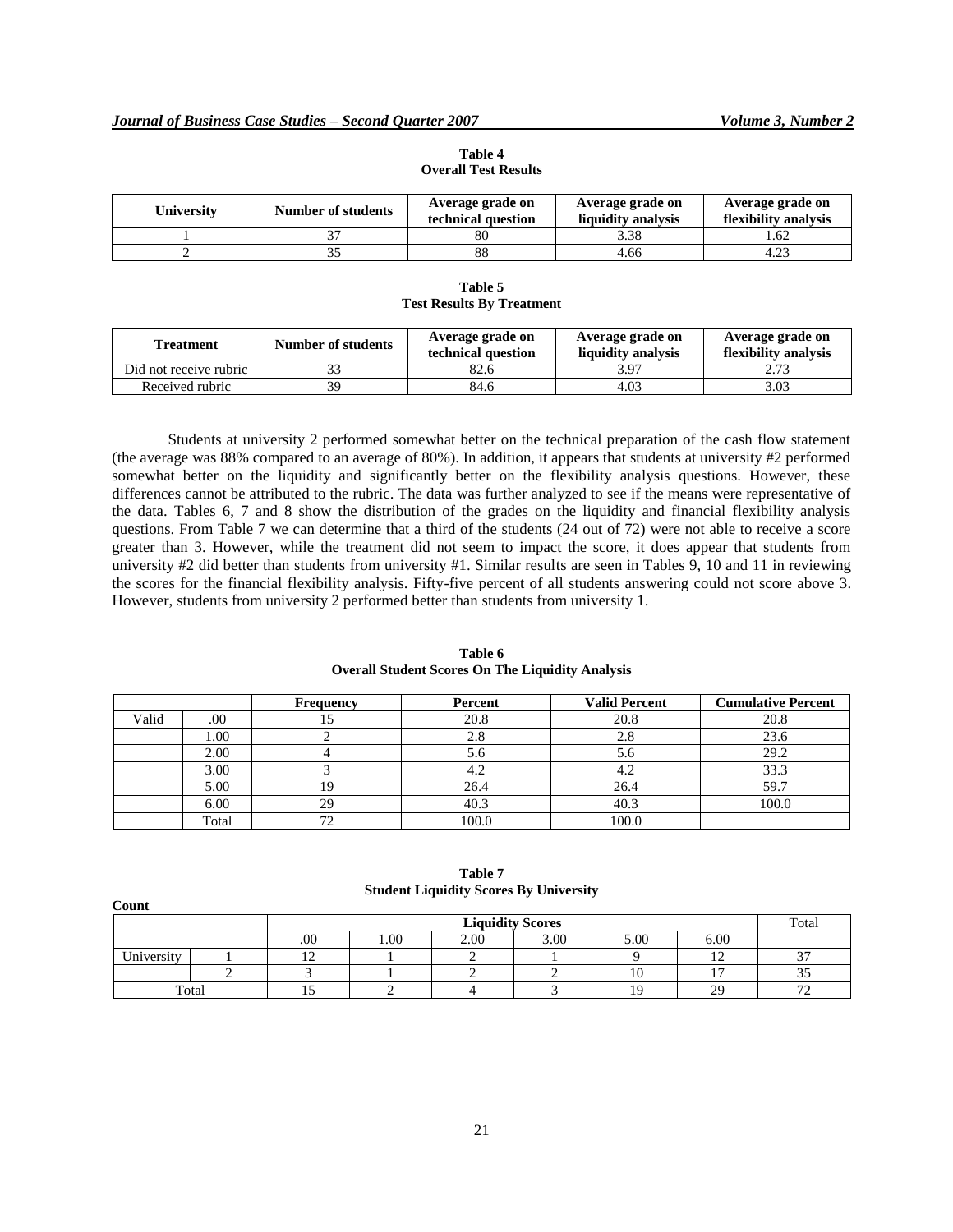| Count     |      |     |                                      | ____ | ___ |                |       |                          |
|-----------|------|-----|--------------------------------------|------|-----|----------------|-------|--------------------------|
|           |      |     | <b>Liquidity Scores</b>              |      |     |                | Total |                          |
|           |      | .00 | 00.1<br>2.00<br>3.00<br>6.00<br>5.00 |      |     |                |       |                          |
| Treatment | 00.1 |     |                                      |      |     |                |       | $\sim$                   |
|           | 2.00 |     |                                      |      |     |                | 10    | 30<br>J,                 |
| Total     |      |     |                                      |      |     | 1 <sub>0</sub> | 29    | $\overline{\phantom{a}}$ |

**Table 8 Student Liquidity Scores By Treatment**

| Table 9                                                             |
|---------------------------------------------------------------------|
| <b>Overall Student Scores On The Financial Flexibility Analysis</b> |

|       |       | Frequency    | Percent | <b>Valid Percent</b> | <b>Cumulative Percent</b> |
|-------|-------|--------------|---------|----------------------|---------------------------|
| Valid | .00   |              | 37.5    | 37.5                 | 37.5                      |
|       | 1.00  |              | 2.8     | 2.8                  | 40.3                      |
|       | 2.00  |              | 2.8     | 2.8                  |                           |
|       | 3.00  |              | 12.5    | 12.5                 | 55.6                      |
|       | 5.00  |              | 23.6    | 23.6                 | 79.2                      |
|       | 6.00  |              | 20.8    | 20.8                 | 100.0                     |
|       | Total | $\mathbf{a}$ | 100.0   | 100.0                |                           |

**Table 10 Student Financial Flexibility Scores By University**

| Count      |  |                           |          |      |      |                |       |              |
|------------|--|---------------------------|----------|------|------|----------------|-------|--------------|
|            |  | <b>Flexibility Scores</b> |          |      |      |                | Total |              |
|            |  | .00.                      | $1.00\,$ | 2.00 | 3.00 | 5.00           | 6.00  |              |
|            |  | $\sim$<br><u>__</u>       |          |      |      |                |       | $\sim$       |
| University |  |                           |          |      |      |                |       | ر د          |
| Total      |  | $\sim$<br>~               |          |      |      | $\overline{ }$ |       | $\mathbf{a}$ |

| Table 11                                                 |
|----------------------------------------------------------|
| <b>Student Financial Flexibility Scores By Treatment</b> |

|            |  | <b>Flexibility Scores</b> |      |      |      |      |      |                |
|------------|--|---------------------------|------|------|------|------|------|----------------|
|            |  | .00                       | 1.00 | 2.00 | 3.00 | 5.00 | 6.00 | Total          |
| University |  | $\sim$<br><u>_</u>        |      |      |      |      |      | $\sim$         |
|            |  |                           |      |      |      |      | ∸    | ت ب            |
| Total      |  | $\sim$<br>∼               |      |      |      | -    |      | $\overline{a}$ |

# **DISCUSSION AND CONCLUSION**

**Count**

None of the hypotheses could be supported by this research. Rubrics did not assist students in intermediate accounting to perform better on the technical preparation or the analysis questions. Some possible reasons for this result are as follows:

- 1. The rubrics provided were not relevant to help students develop the skills required for this task. Rubrics most be designed to provide guidance for students to develop their analytical abilities.
- 2. Perhaps the rubric was relevant but not used in a way that would be effective. The rubric was only applied to this topic. Students may have been unfamiliar with the use of a rubric. In addition, students were asked to use the rubric without the involvement of the professor.
- 3. Intermediate accounting students already have a basic knowledge of the concepts. Rubrics may be more helpful to students who have little fundamental understanding of a topic.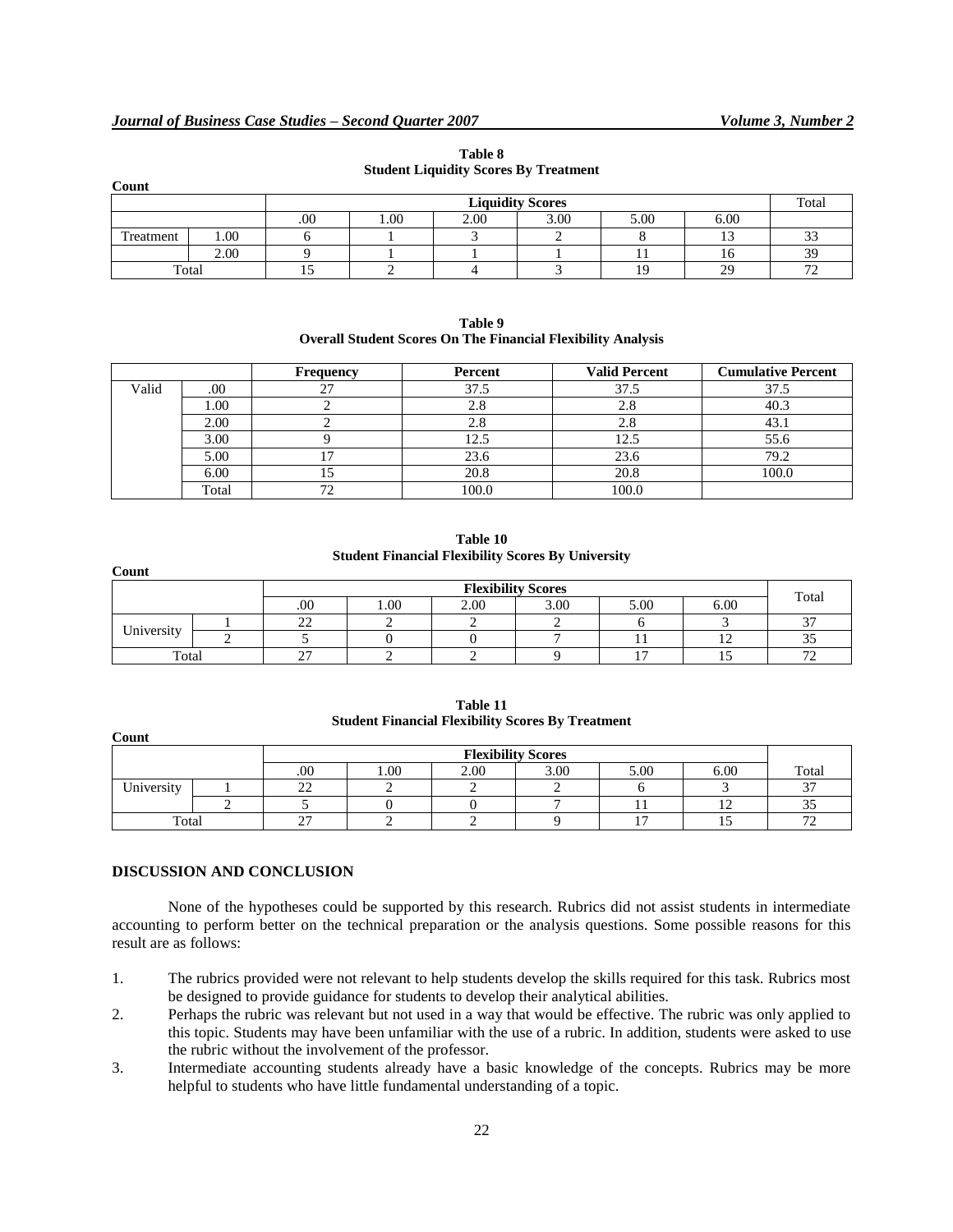## *Journal of Business Case Studies – Second Quarter 2007 Volume 3, Number 2*

While there was no difference between those who received the rubric and those who did not, there was a clear difference in the performance by students from university #2 compared to those of university #1. We discount the possibility that the difference is due to teaching ability of the instructors. This is primarily because results from prior research studies involving these two faculty did not show any differences due to instructor. Thus we propose some other possible reasons for the difference in performance.

- 1. There may have been differences in the students' abilities and motivation. While past research suggested that students from both universities were similar in abilities, the students in University #1 in the Fall 2005 class demonstrated a lower skill level than those studied in the past.
- 2. The instructors may have used class time differently. Students tend to focus on elements stressed by their professors. It may be that the professor in University #2 stressed some points more than the professor from University #1.

The most important findings of this research are that overall the students in both schools did very poorly. Despite the building blocks associated with teaching the statement of cash flows and despite the use of simulations, students performed very poorly on the critical thinking questions. While most students were able to prepare the cash flow statement from a technical perspective, they were unsuccessful at the higher-level tasks of performing analyses and communicating conclusions. We conclude that it is not sufficient for accounting educators to expose students to simulations or to provide rubrics. Clearly, an isolated experience does not develop critical thinking skills. Similarly, providing rubrics with little instructor feedback is ineffective. Instructors need to (1) expose students to continuous critical-thinking activities and (2) provide continuous feedback to students. Lynch and Wolcott (2001) suggest that faculty introduce students to "steps for better thinking." They state "students are more likely to develop skills if they understand the goals and receive explicit feedback about their performance." This clearly presents challenges to accounting faculty who are more familiar with the traditional approach of focusing on the technical aspects of assignments. Students need to be exposed to open-ended questions that often do not have one correct answer. Creating an environment that fosters critical-thinking is time-consuming and challenging.

Future research should explore the impact of students' critical thinking skills on their performance in the area of accounting. Researchers should use the available standardized instruments to measure critical thinking skills in this regard. In addition, future research should consider the impact of how class time is utilized. Professors influence students by highlighting concepts in class. The content as well as length of time used in the classroom to review technical and critical thinking issues are likely to have a significant influence on students' performance.

This research study has shown that the use of a simulation exercise as a means of enhancing critical thinking skills is a useful beginning. It will not however, accomplish the objective of adequately preparing all students to analyze and report results. The use of rubrics, which have been shown to be effective in introductory classes, does not seem to have the same result in intermediate accounting. Perhaps self-grading rubrics are not as helpful as those graded by the instructor. More instructor feedback will require more of the instructor's time. As the accounting profession demands higher level thinking, it is essential that accounting faculty help develop students' critical thinking skills. The challenge is how to accomplish this objective.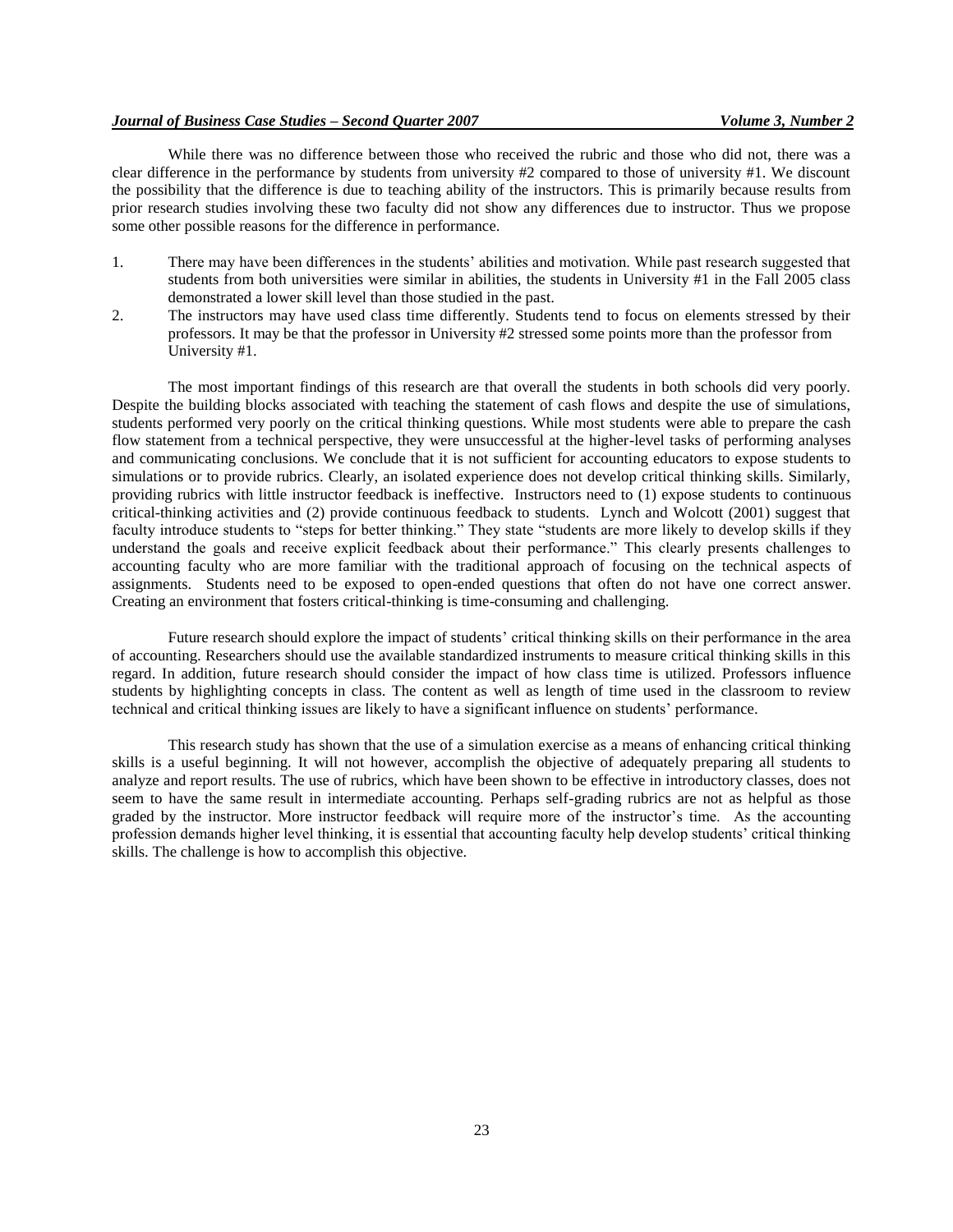# **APPENDIX**

| <b>Performance</b>              | "A" response                                                                                                     | "B" response                                                                                                                         | "C" response                                                                                                                                                | "F" response                                                                      |
|---------------------------------|------------------------------------------------------------------------------------------------------------------|--------------------------------------------------------------------------------------------------------------------------------------|-------------------------------------------------------------------------------------------------------------------------------------------------------------|-----------------------------------------------------------------------------------|
| <b>Measurement</b>              |                                                                                                                  |                                                                                                                                      |                                                                                                                                                             |                                                                                   |
| Classification of cash<br>flows | Able to recognize and<br>classify operating,<br>investing and<br>financing activities                            | Able to recognize and<br>classify operating, but<br>does not recognize one<br>of the financing and<br>investing activities           | Able to properly<br>recognize and classify<br>operating activities<br>but does not recognize<br>two or more of the<br>financing and<br>investing activities | Unable to properly<br>classify operating,<br>financing or investing<br>activities |
| Measurement of cash<br>flows    | Able to properly<br>calculate the amounts<br>associated with<br>operating, investing<br>and financing activities | Able to properly<br>calculate operating<br>activities, but does not<br>calculate one of the<br>financing and<br>investing activities | Able to properly<br>calculate operating<br>activities, but does not<br>calculate two or more<br>of the financing and<br>investing activities                | Unable to calculate<br>operating, financing or<br>investing activities            |

# **Rubric #1: Preparation Of Cash-Flow Statement – Classification And Measurement**

# **Rubrics #2: Cash Flow Statement – Classification, Measurement And The Concept Of Free Cash Flow**

| <b>Performance</b>     | "A" response             | "B" response             | "C" response           | "F" response            |
|------------------------|--------------------------|--------------------------|------------------------|-------------------------|
| <b>Measurement</b>     |                          |                          |                        |                         |
| Classification of cash | Able to recognize and    | Able to recognize and    | Able to properly       | Unable to properly      |
| flows                  | classify operating,      | classify operating, but  | recognize and classify | classify operating,     |
|                        | investing and            | does not recognize one   | operating activities   | financing or investing  |
|                        | financing activities     | of the financing and     | but does not recognize | activities              |
|                        |                          | investing activities     | two or more of the     |                         |
|                        |                          |                          | financing and          |                         |
|                        |                          |                          | investing activities   |                         |
| Measurement of cash    | Able to properly         | Able to calculate        | Able to calculate      | Unable to calculate     |
| flows                  | calculate the amounts    | operating activities,    | operating activities,  | operating, financing or |
|                        | associated with          | but does not calculate   | but does not calculate | investing activities    |
|                        | operating, investing     | one of the financing     | two or more of the     |                         |
|                        | and financing activities | and investing activities | financing and          |                         |
|                        |                          |                          | investing activities   |                         |
| Conceptual             | Able to provide          | Describes free cash      | Describes free cash    | Provides no definition  |
| understanding of free  | accurate definition of   | flows accurately but     | flows imprecisely and  | of free cash flows or   |
| cash flows             | free cash flows and      | makes no reference to    | makes no reference to  | any reference to the    |
|                        | makes reference to       | the concept of           | the concept of         | concept of financial    |
|                        | concept of financial     | financial flexibility    | financial flexibility  | flexibilitiy            |
|                        | flexibility              |                          |                        |                         |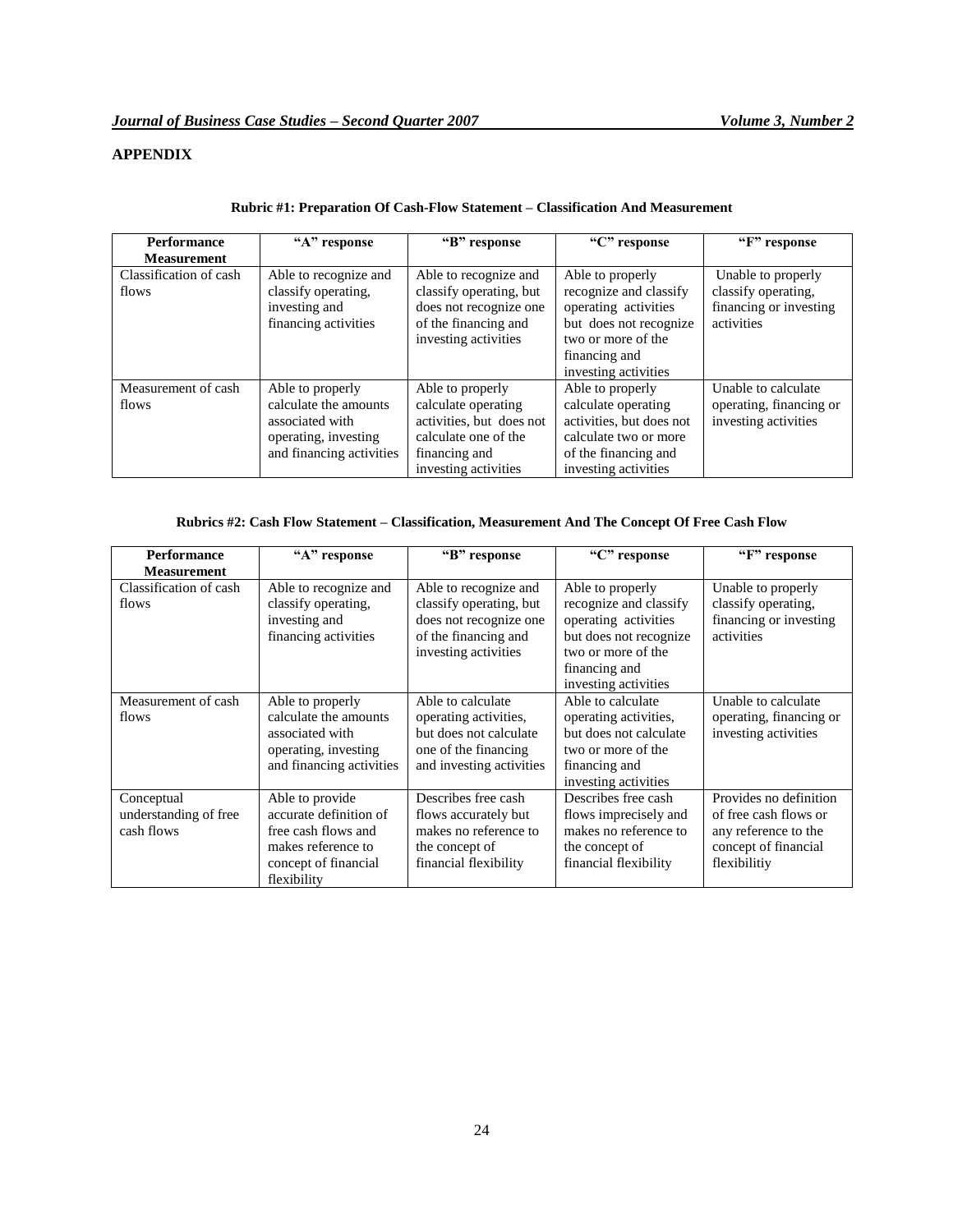# **PROFESSIONAL SIMULATION: ACCOUNTING - STATEMENT OF CASH FLOWS WITH ANALYSIS**

# **Rubric #3: Prepare The Statement Of Cash Flows Including Calculations Of The free Cash Flow And The Current Cash Debt Coverage Ratios, Current And Acid-Test Ratios and The Assessment Of Liquidity And Financial Flexibility**

| <b>Performance</b>                                | "A" response                                                                                                                  | "B" response                                                                                                               | "C" response                                                                                                                                                | "F" response                                                                                                  |
|---------------------------------------------------|-------------------------------------------------------------------------------------------------------------------------------|----------------------------------------------------------------------------------------------------------------------------|-------------------------------------------------------------------------------------------------------------------------------------------------------------|---------------------------------------------------------------------------------------------------------------|
| <b>Measurement</b>                                |                                                                                                                               |                                                                                                                            |                                                                                                                                                             |                                                                                                               |
| Classification of cash<br>flows                   | Able to recognize and<br>classify operating,<br>investing and<br>financing activities                                         | Able to recognize and<br>classify operating, but<br>does not recognize one<br>of the financing and<br>investing activities | Able to properly<br>recognize and classify<br>operating activities<br>but does not recognize<br>two or more of the<br>financing and<br>investing activities | Unable to properly<br>classify operating,<br>financing or investing<br>activities                             |
| Measurement of cash<br>flows                      | Able to properly<br>calculate the amounts<br>associated with<br>operating, investing<br>and financing activities              | Able to calculate<br>operating activities,<br>but does not calculate<br>one of the financing<br>and investing activities   | Able to calculate<br>operating activities,<br>but does not calculate<br>two or more of the<br>financing and<br>investing activities                         | Unable to calculate<br>operating, financing or<br>investing activities                                        |
| Conceptual<br>understanding of free<br>cash flows | Able to provide<br>accurate definition of<br>free cash flows and<br>makes reference to<br>concept of financial<br>flexibility | Describes free cash<br>flows accurately but<br>makes no reference to<br>the concept of<br>financial flexibility            | Describes free cash<br>flows imprecisely and<br>makes no reference to<br>the concept of<br>financial flexibility                                            | Provides no definition<br>of free cash flows or<br>any reference to the<br>concept of financial<br>flexibiity |

| <b>Performance</b><br><b>Measurement</b>                         | "A" response                                                                                                                                                | "B" response                                                                                                                                                                                              | "C" response                                                                                                     | "F" response                                                                                                             |
|------------------------------------------------------------------|-------------------------------------------------------------------------------------------------------------------------------------------------------------|-----------------------------------------------------------------------------------------------------------------------------------------------------------------------------------------------------------|------------------------------------------------------------------------------------------------------------------|--------------------------------------------------------------------------------------------------------------------------|
| Conceptual<br>understanding of<br>current debt coverage<br>ratio | Able to provide<br>accurate definition of<br>current debt coverage<br>ratio and makes<br>reference to concepts<br>of financial liquidity<br>and flexibility | Describes the current<br>debt coverage ratio,<br>make reference to its<br>use in financial<br>analysis but makes no<br>reference to the<br>concepts of financial<br>liquidity or financial<br>flexibility | Describes the current<br>debt coverage ratio but<br>makes no reference to<br>the it use in financial<br>analysis | Provides no definition<br>of the current debt<br>coverage ratio nor any<br>reference to its use in<br>financial analysis |
| Measurement of<br>current debt coverage<br>ratio                 | Able to properly<br>calculate the amounts<br>and presents the<br>correct result                                                                             | Able to calculate the<br>numerator and<br>denominator correctly<br>but did not present the<br>result correctly;                                                                                           | Able to calculate only<br>the numerator or<br>denominator correctly<br>but not both                              | Not able to perform the<br>calculation                                                                                   |
| Conceptual<br>understanding of<br>current ratio                  | Able to provide<br>accurate definition of<br>current ratio and<br>makes reference to<br>concept of financial<br>liquidity                                   | Describes the current<br>ratio, make reference<br>to its use in financial<br>analysis but makes no<br>reference to the<br>concept of financial<br>liquidity                                               | Describes the current<br>ratio but makes no<br>reference to the it use<br>in financial analysis                  | Provides no definition<br>of the current ratio nor<br>any reference to the<br>concept of financial<br>liquidity          |
| Measurement of<br>current ratio                                  | Able to properly<br>calculate the amounts<br>and presents the<br>correct result                                                                             | Able to calculate the<br>numerator and<br>denominator correctly<br>but did not present the<br>result correctly;                                                                                           | Able to calculate only<br>the numerator or<br>denominator correctly<br>but not both                              | Not able to perform the<br>calculation                                                                                   |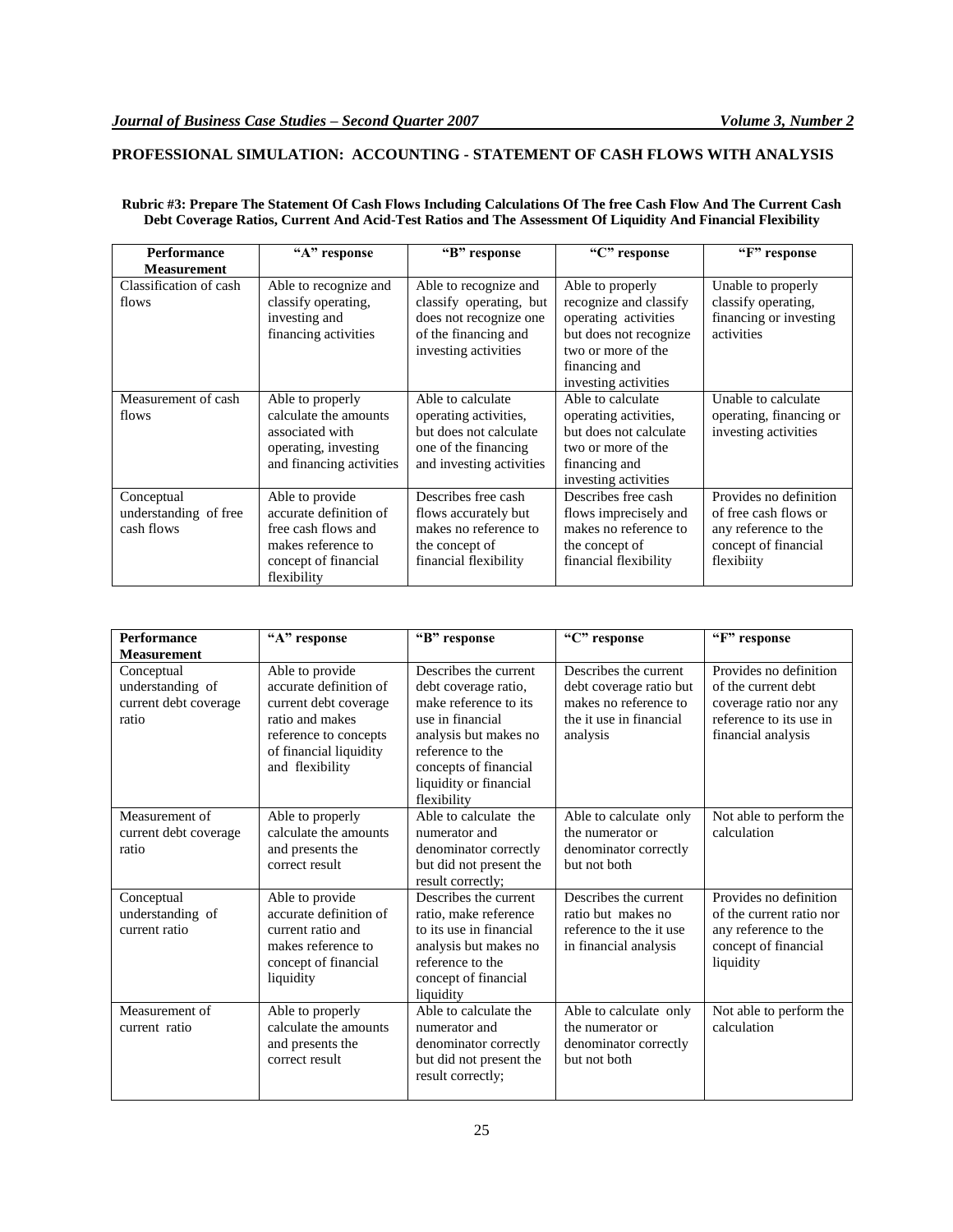# *Journal of Business Case Studies – Second Quarter 2007* Volume 3, Number 2

| Conceptual<br>Understanding of<br>acid-test (quick) ratio | Able to provide an<br>accurate definition of<br>acid-test ratio and<br>makes reference to<br>concept of financial<br>liquidity | Describes the acid-test<br>ratio, make reference<br>to its use in financial<br>analysis but makes no<br>reference to the<br>concept of financial<br>liquidity | Describes the acid-test<br>ratio but makes no<br>reference to the it use<br>in financial analysis | Provides no definition<br>of the acid-test ratio<br>nor any reference to<br>the concept of<br>financial liquidity |
|-----------------------------------------------------------|--------------------------------------------------------------------------------------------------------------------------------|---------------------------------------------------------------------------------------------------------------------------------------------------------------|---------------------------------------------------------------------------------------------------|-------------------------------------------------------------------------------------------------------------------|
| Measurement of acid-                                      | Able to properly                                                                                                               | Able to calculate the                                                                                                                                         | Able to calculate only                                                                            | Not able to perform the                                                                                           |
| test (quick) ratio                                        | calculate the amounts                                                                                                          | numerator and                                                                                                                                                 | the numerator or                                                                                  | calculation                                                                                                       |
|                                                           | and presents the<br>correct result                                                                                             | denominator correctly<br>but did not present the                                                                                                              | denominator correctly<br>but not both                                                             |                                                                                                                   |
|                                                           |                                                                                                                                | result correctly;                                                                                                                                             |                                                                                                   |                                                                                                                   |
| Assessment of                                             | Defined concept of                                                                                                             | Did not define                                                                                                                                                | Did not define concept,                                                                           | Provided no support or                                                                                            |
| liquidity                                                 | liquidity, selected                                                                                                            | concept, however, did                                                                                                                                         | did not select the                                                                                | analysis, simply                                                                                                  |
|                                                           | appropriate ratio for<br>discussion, identified a                                                                              | select the appropriate                                                                                                                                        | appropriate ratio to                                                                              | indicate the position is                                                                                          |
|                                                           | measurement for the                                                                                                            | ratio and properly<br>interpreted ratio result                                                                                                                | support concept, but<br>did provide some                                                          | good or bad.                                                                                                      |
|                                                           | ratio and properly                                                                                                             | in drawing a                                                                                                                                                  | rationale conclusions                                                                             |                                                                                                                   |
|                                                           | interpreted ratio result                                                                                                       | conclusion about the                                                                                                                                          | concerning the                                                                                    |                                                                                                                   |
|                                                           | in drawing a                                                                                                                   | liquidity position of                                                                                                                                         | liquidity of the                                                                                  |                                                                                                                   |
|                                                           | conclusion about the                                                                                                           | the company                                                                                                                                                   | company                                                                                           |                                                                                                                   |
|                                                           | liquidity position of                                                                                                          |                                                                                                                                                               |                                                                                                   |                                                                                                                   |
| Assessment of                                             | the company<br>Defined concept of                                                                                              | Did not define                                                                                                                                                | Did not define concept,                                                                           |                                                                                                                   |
| financial flexibility                                     | financial flexibility,                                                                                                         | concept, however, did                                                                                                                                         | did not select the                                                                                | Provided no support or<br>analysis, simply                                                                        |
|                                                           | selected appropriate                                                                                                           | select the appropriate                                                                                                                                        | appropriate ratio to                                                                              | indicate the position is                                                                                          |
|                                                           | ratio for discussion.                                                                                                          | ratio and properly                                                                                                                                            | support concept, but                                                                              | good or bad.                                                                                                      |
|                                                           | identified a                                                                                                                   | interpreted ratio result                                                                                                                                      | did provide some                                                                                  |                                                                                                                   |
|                                                           | measurement for the                                                                                                            | in drawing a                                                                                                                                                  | rationale conclusions                                                                             |                                                                                                                   |
|                                                           | ratio and properly                                                                                                             | conclusion about the                                                                                                                                          | concerning the                                                                                    |                                                                                                                   |
|                                                           | interpreted ratio result                                                                                                       | financial flexibility of                                                                                                                                      | financial flexibility of                                                                          |                                                                                                                   |
|                                                           | in drawing a<br>conclusion about the                                                                                           | the company                                                                                                                                                   | the company                                                                                       |                                                                                                                   |
|                                                           | financial flexibility                                                                                                          |                                                                                                                                                               |                                                                                                   |                                                                                                                   |
|                                                           | position of the                                                                                                                |                                                                                                                                                               |                                                                                                   |                                                                                                                   |
|                                                           | company                                                                                                                        |                                                                                                                                                               |                                                                                                   |                                                                                                                   |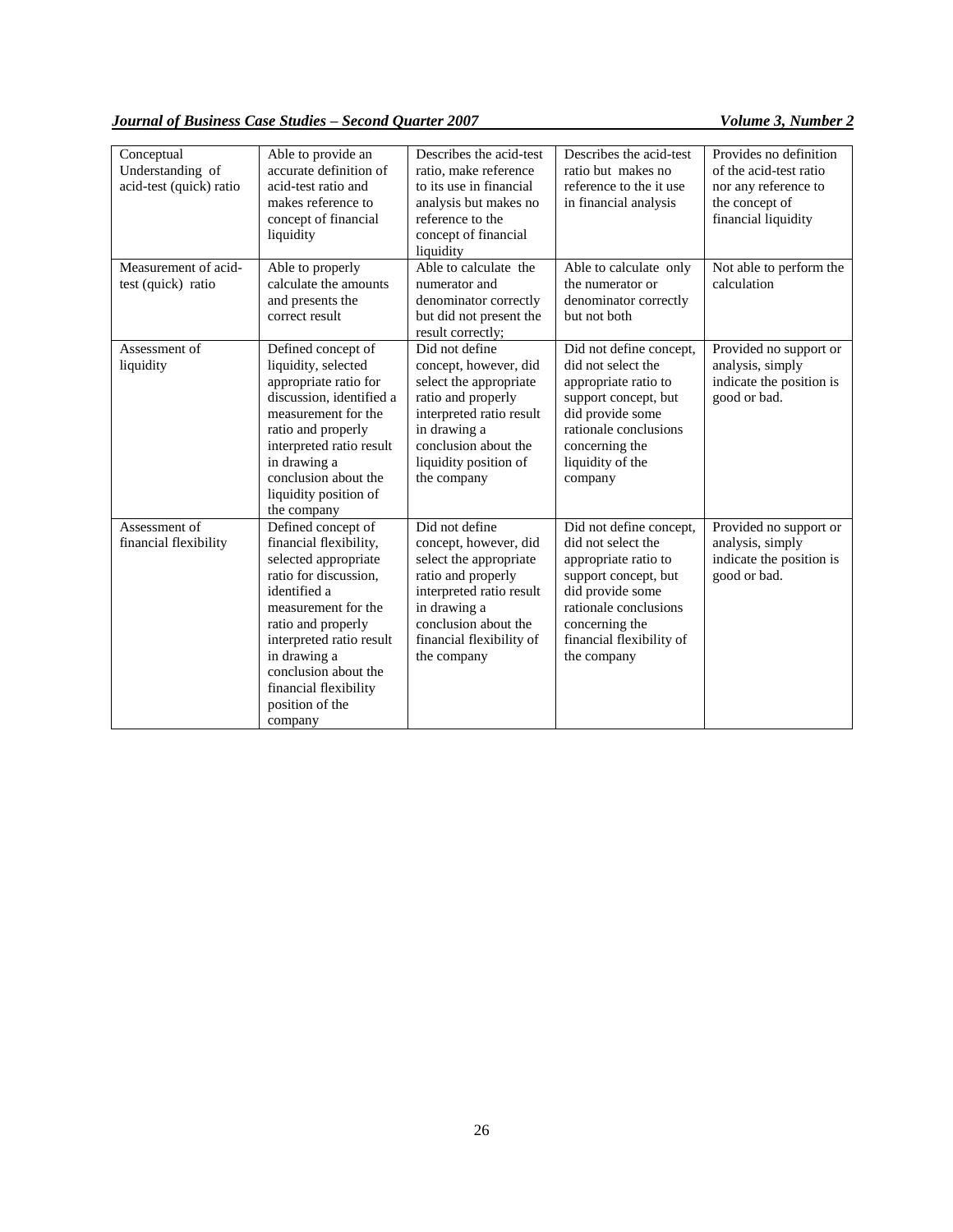# **Exhibit 2: The Examination Question On Cash Flows This Is The Exam Question For Fall 2005:**

Name\_\_\_\_\_\_\_\_\_\_\_\_\_\_\_\_\_\_\_\_\_\_\_\_\_\_\_\_\_\_\_\_\_\_\_\_\_\_\_\_\_

Preparation of a Statement of Cash Flows

A comparative balance sheet for EM Corporation is presented below:

|                            | $31 - Dec$    | $31 - Dec$    | <b>Change</b> |
|----------------------------|---------------|---------------|---------------|
|                            | 2004          | 2003          |               |
| Cash                       | 63000         | 22000         | 41000         |
| <b>Accounts Receivable</b> | 85000         | 76000         | 9000          |
| Inventories                | 180000        | 189000        | $-9000$       |
| Land                       | 75000         | 100000        | $-25000$      |
| Equipment                  | 260000        | 200000        | 60000         |
| Acc. Dep -equip            | $-66000$      | $-42000$      | $-24000$      |
| Total assets               | <i>597000</i> | 545000        | 52000         |
| Liabilities and Equity     |               |               |               |
| Accounts payable           | 34000         | 47000         | $-13000$      |
| Bonds payable              | 150000        | 200000        | -50000        |
| Common stock (\$1 par)     | 214000        | 164000        | 50000         |
| Retained earnings          | 199000        | 134000        | 65000         |
| Total Liab. & SE           | <i>597000</i> | <i>545000</i> | 52000         |
|                            |               |               |               |

Additional information:

- 1 Net income for 2004 was \$125,000
- 2 Cash dividends of \$60,000 were declared and paid
- 3 Bonds payable, which are all long-term, amounting to \$50,000 were retired using cash
- 4 Common stock was issued for \$50,000 cash

#### Required

1. Prepare a statement of cash flows for 2004

- a) What was the amount of cash flows from operating activities?
- b) What was the amount of cash flows from investing activities?
- c) What was the amount of cash flows from financing activities?

2. Compute the following cash-basis ratios: Show the elements in the numerator and denominator as well as the calculations a) Current cash debt coverage ratio

b) Cash debt coverage ratio

c) Current ratio

- d) Acid-test (quick) ratio
- 3. Comment on the company's liquidity. Include at least one relevant ratio to support your conclusion.

4. Comment on the company's financial flexibility Include at least one relevant ratio to support your conclusion.